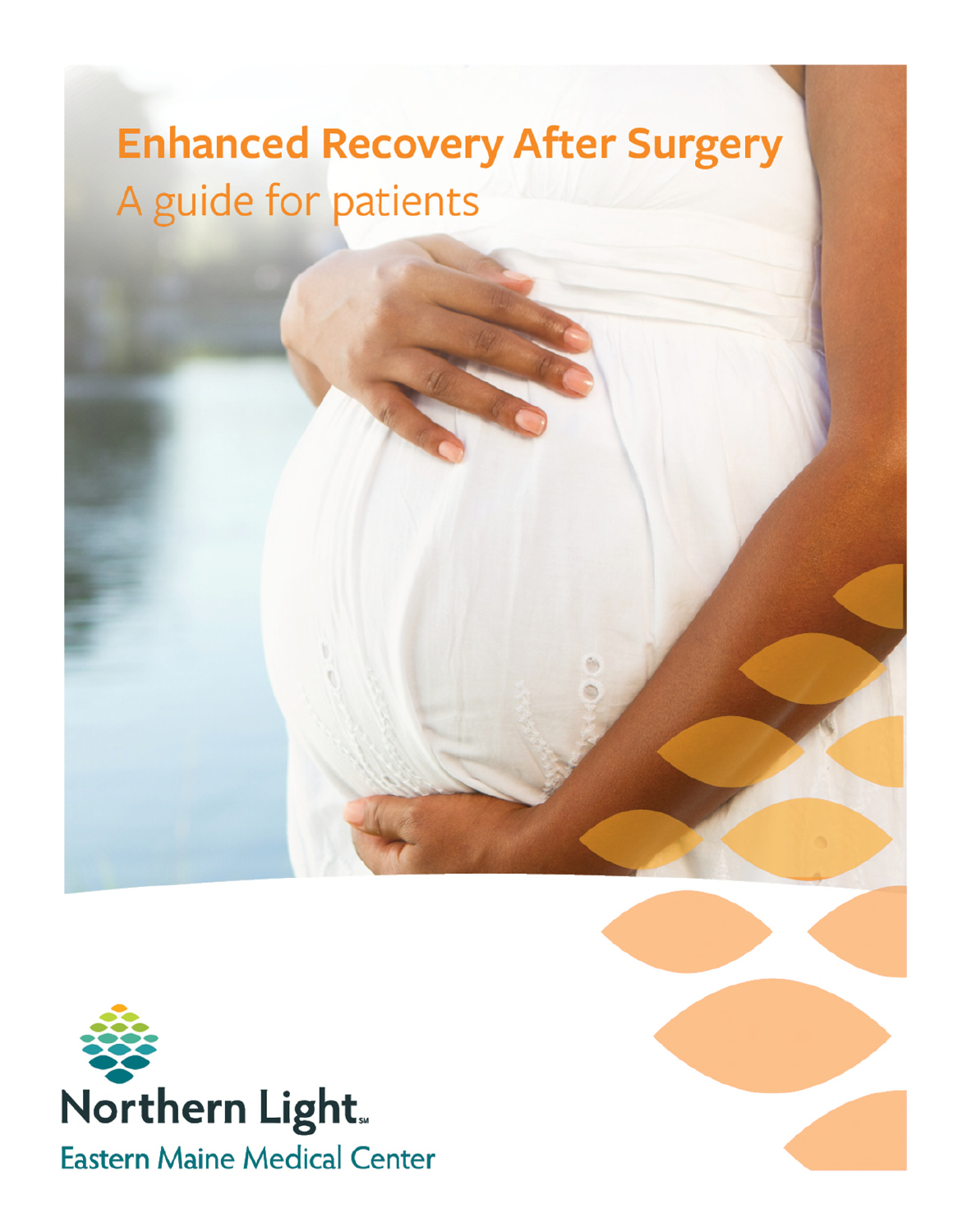# Patient Education Booklet **Your Guide to Elective Cesarean Delivery**



Northern Light Eastern Maine Medical Center cares about your surgical success and the health of you and your baby. The information contained in this patient guide is designed to help you specifically with the surgical aspect of your delivery. It explains what you can expect through all phases of your surgery--before, during, and after your Cesarean Delivery. It also contains important guidelines you can follow to help yourself have a safe and quick recovery. Additional information about caring for your newborn may be provided separately.

#### Patient Name:

### Surgeon Name:

Preparing for the birth of a child can feel overwhelming, even without the additional concern of delivery by surgery. You may be receiving a lot of information. It is important to remember that every patient is different. Your care team will tailor your recovery program to your needs and your surgical team is here to help you from beginning to end.

During your hospital stay, you will be a part of the Enhanced Recovery after Surgery (ERAS) care path. This is an evidence-based program with a pathway for each phase of your care before, during, and after surgery. Let's get started with your preparation for surgery!

#### **Please read this booklet as soon as you are able and bring it with you to the hospital on the morning of your surgery.**

It is important for you, your family, and your friends to understand what to anticipate so that everyone can fully participate in your recovery. If you have a partner or someone who will be helping you at home as you recover from surgery, be sure to have them read this Guide as well.

#### **This booklet includes details about**

- 1. Getting ready for your surgery
- 2. What to expect on the day of surgery and while you are recovering in the hospital
- 3. Planning for recovery and going home after surgery
- 4. What to expect once you are home

| <b>C-Section Guide Contents</b>  |     |  |  |
|----------------------------------|-----|--|--|
| <b>Important Contact Numbers</b> | 5   |  |  |
| <b>Preparing for Surgery</b>     | 6   |  |  |
| <b>During Your Stay</b>          |     |  |  |
| <b>Going Home</b>                | 10  |  |  |
| <b>Your Notes</b>                | 12  |  |  |
| <b>Your Checklist</b>            | 1 ว |  |  |
|                                  |     |  |  |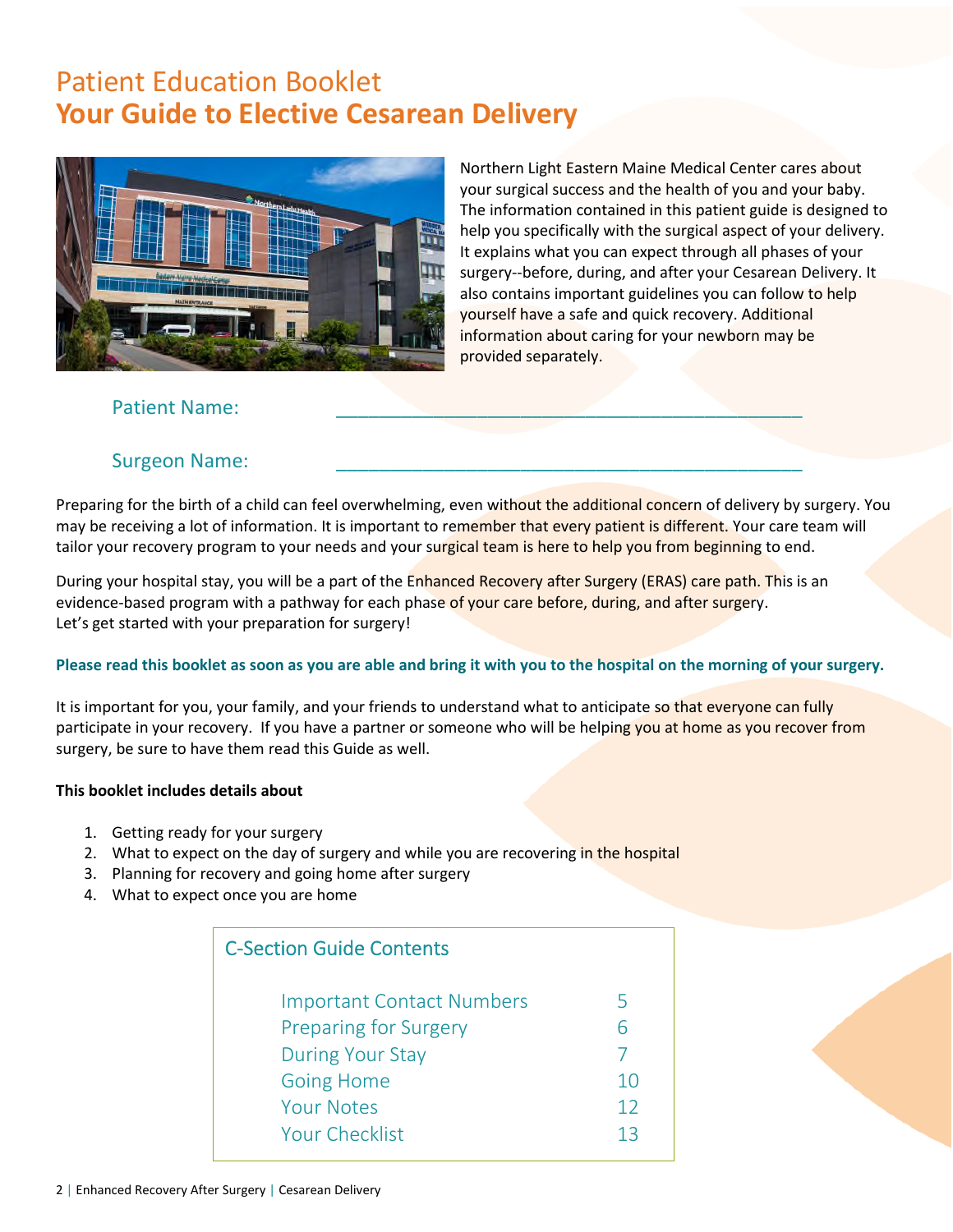### You are part of the team!

For best results, you want to be at your optimal health. This will help with healing and will enable you to better care for yourself and your baby after delivery.

#### **As soon as you know you are scheduled for surgery**

- **Share your health history.** It is important that you tell your provider about your health habits, your medications, and any supplements you may take. The more you share your history with us, the better able we are to care for you.
- **Stay active.** Most exercises are safe to perform during pregnancy and being in better shape physically can help you recover from surgery faster. Please talk with your provider about your exercise program to ensure it is safe and appropriate during your pregnancy.
- **Maintain a healthy diet.** A healthy diet during pregnancy that includes fruits, vegetables, whole grains, and lean meats and proteins is good for you, your baby, and your surgical recovery**.**

#### **Consider quitting**

If you smoke, use this pregnancy as an opportunity to stop. Smoking during pregnancy is detrimental to the health of your baby and makes it harder for surgical wounds to heal.

#### **Resources for Quitting Smoking:**

Partners for Tobacco free Maine 1-877-786-4986

American Heart Association 1-800-937-0944 | www.AmericanHeart.org

### What is a Cesarean Section (C-Section)?

A C-Section is a surgery that allows a baby to be born through an incision in a woman's abdomen, rather than through the vaginal canal. There are different surgical techniques, but most often, the incision is made low across the woman's abdomen (at the pubic hairline) and through the uterus. In some cases, the incisions could be vertical, rather than from side-to-side.



Once the incisions are made and the uterus is open, your surgeon will guide your baby out through the incision. During this time, the umbilical cord will not be clamped for 1 minute (called "delayed cord clamping") to allow the maximum amount of blood to be transferred to the baby from the placenta.

Your anesthesia team is made up of an anesthesiologist and a nurse anesthetist working with them. They will keep you comfortable during the surgery using a type of anesthesia called Spinal Anesthesia. This is when medication is injected in your back to make your abdomen and legs numb so you do not feel pain from the surgery. Spinal anesthesia is

the safest anesthesia for you and your baby and is the first choice for cesarean sections. It also allows you to be awake and enjoy support from your family member and interact with your baby once the delivery is complete. If you would like to watch your baby being born, please ask your surgeon about using a clear drape or mirror when it is time for your baby to be delivered.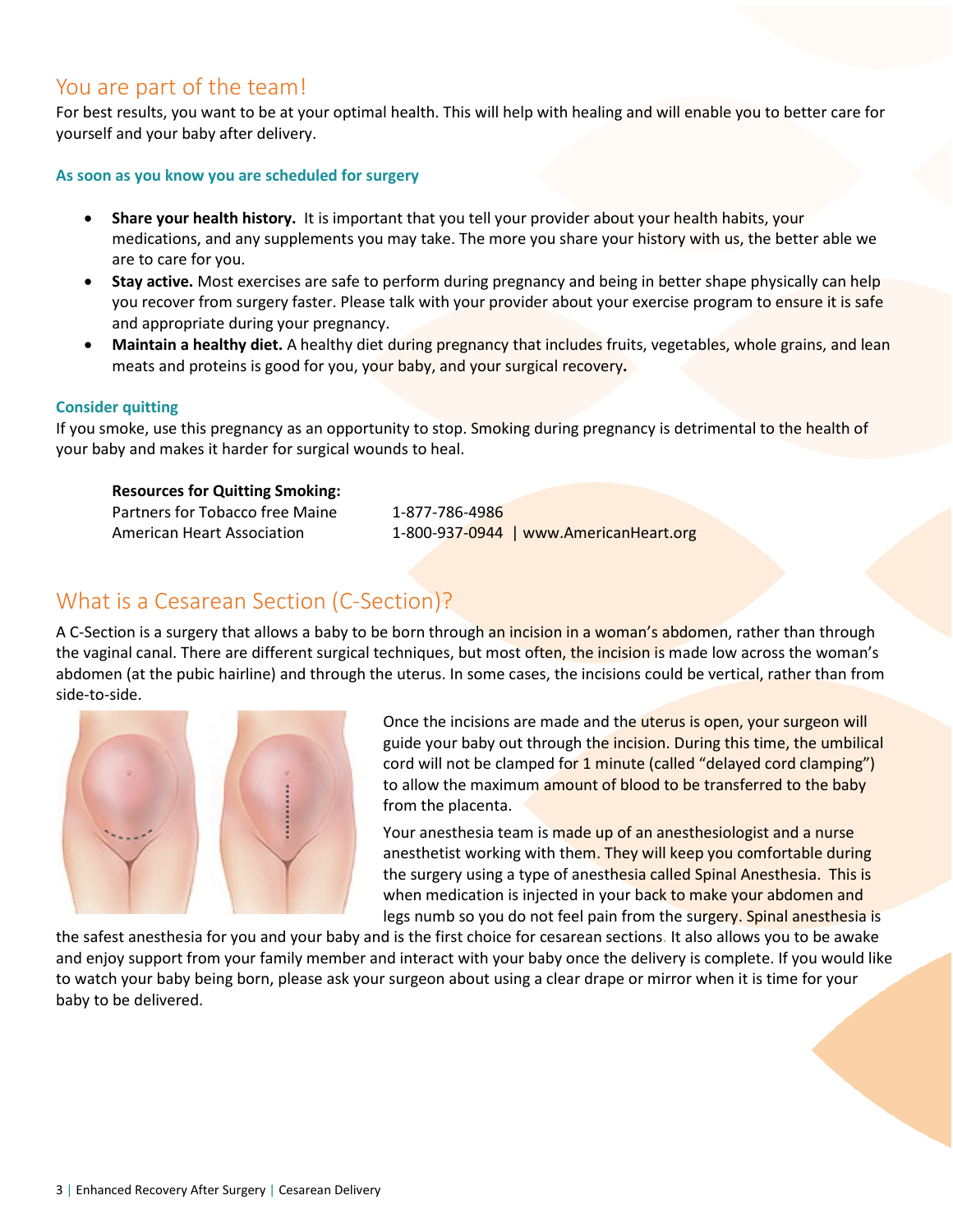

#### **Kangaroo Care**

If you and your baby are both doing well, immediately after delivery, your baby will be placed on your chest, with skin-to-skin contact, while the surgeon finishes the procedure. Known as Kangaroo Care, your baby will also stay skin-to-skin while you transfer to your bed and during your stay in recovery. Your nurses will help you with positioning, so you feel safe holding your baby. If you wish, your support person will be beside you to help.

Kangaroo Care helps stabilize your baby's temperature, heart rate, breathing, and blood pressure. It also helps decrease crying. Benefits for you include increased bonding with your baby, increased breast milk

supply, decreased pain and bleeding, and decreasing possible post-partum depression.

#### **When is a Cesarean Section needed?**

A C-Section is a major abdominal surgery and the decision to deliver a baby this way is made when the risk of a vaginal birth is greater than the risks of this type of surgery. A baby may need to be delivered by Cesarean Section due to:

- **Poor fit:** The baby's head is poorly positioned or too large. This may prevent the baby from fitting through the birth canal.
- **Baby in distress.** The baby shows signs that he or she may not be able to stay healthy through the stresses of labor.
- Labor fails to progress. The cervix does not efface (thin) and dilate (open) enough. As a result, the baby cannot descend into the birth canal.
- **The wrong position.** The baby is in a breech position with feet or buttocks first, or the baby is lying sideways across the pelvis.
- **Problems with the placenta.** In some cases, the placenta (the organ that nourishes the baby) is between the baby's head and the birth canal (placenta previa). Or the placenta is pulling away from the uterus (placental abruption).
- **Maternal health problems.** An ongoing health problem or a problem that arises during pregnancy can make a vaginal birth risky.
- **Baby with special needs.** A health problem or birth defect can make labor or a vaginal birth risky.
- **An active vaginal infection.** Herpes and HIV infections could infect the baby during the passage through the birth canal.





 **Breech/Normal Presentation Normal Placenta/Placenta Previa**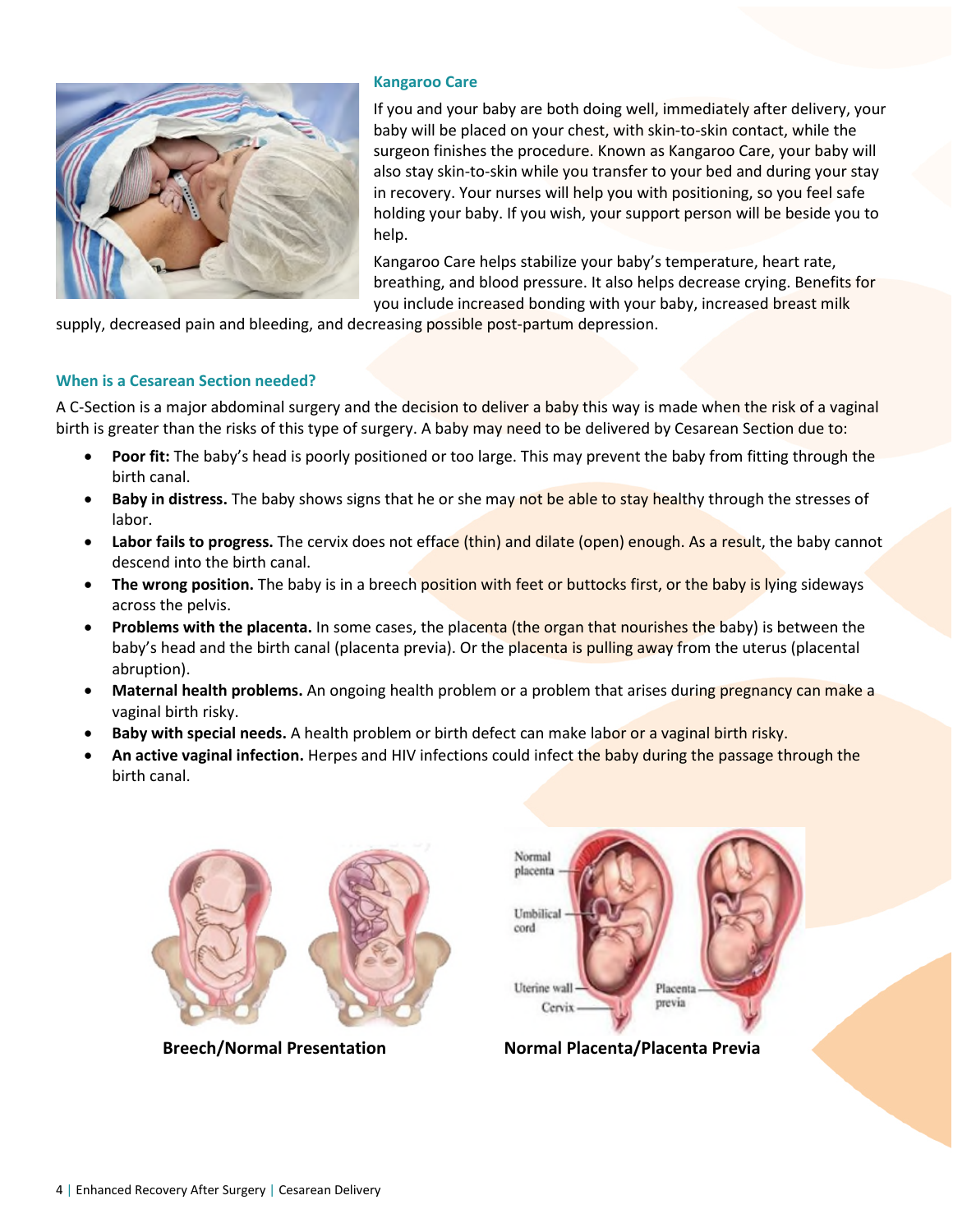#### **What are the risks of a Cesarean Section?**

As with any surgery, cesarean birth has risks. Your doctor will discuss possible risks with you, including:

- Longer recovery period than with vaginal birth
- Bleeding
- Infection
- Injury to nearby organs
- Blood clots in the legs, pelvis, and/or lungs
- Reaction to anesthesia (spinal or general)
- Complications with future pregnancies



Although there are risks associated with the surgery, your doctor has determined that the benefits of delivering your baby by cesarean section outweigh those risks. You can also be confident that everyone on the surgical team is working together to keep you and your baby safe!

Use the summary checklist on the next page as a guide to what you need to do to prepare for your surgery and recovery after surgery.

#### **What to expect – why prepare?**

Preparing for surgery can be overwhelming. Know that your team is here to help from beginning to the end of your stay.

You will be a part of the Enhanced Recovery after Cesarean Section (ERAC) care path. This is an evidence-based program with a pathway for each phase of your care before, during, and after surgery.

The more prepared you are, the better your recovery will be, and the quicker you can return home and begin your normal life with your new baby.

You are a part of the team and your participation is crucial to your recovery.

This education book is to guide you through preparing for surgery and recovery.

Please read and follow the instructions and bring this book with you to the hospital.

| <b>Frequently Used Phone Numbers</b>                    |              |  |  |
|---------------------------------------------------------|--------------|--|--|
| Northern Light Eastern Maine Medical Center (main line) | 207.973.7000 |  |  |
| Northern Light Health Pre-Registration                  | 207.973.8881 |  |  |
| <b>Labor and Delivery</b>                               | 207.973.8770 |  |  |
| Postpartum Unit                                         | 207.973.8730 |  |  |
| Lactation                                               | 207.973.8673 |  |  |
| <b>Childbirth Education</b>                             | 207.973.8742 |  |  |
| My Obstetrician's Office                                |              |  |  |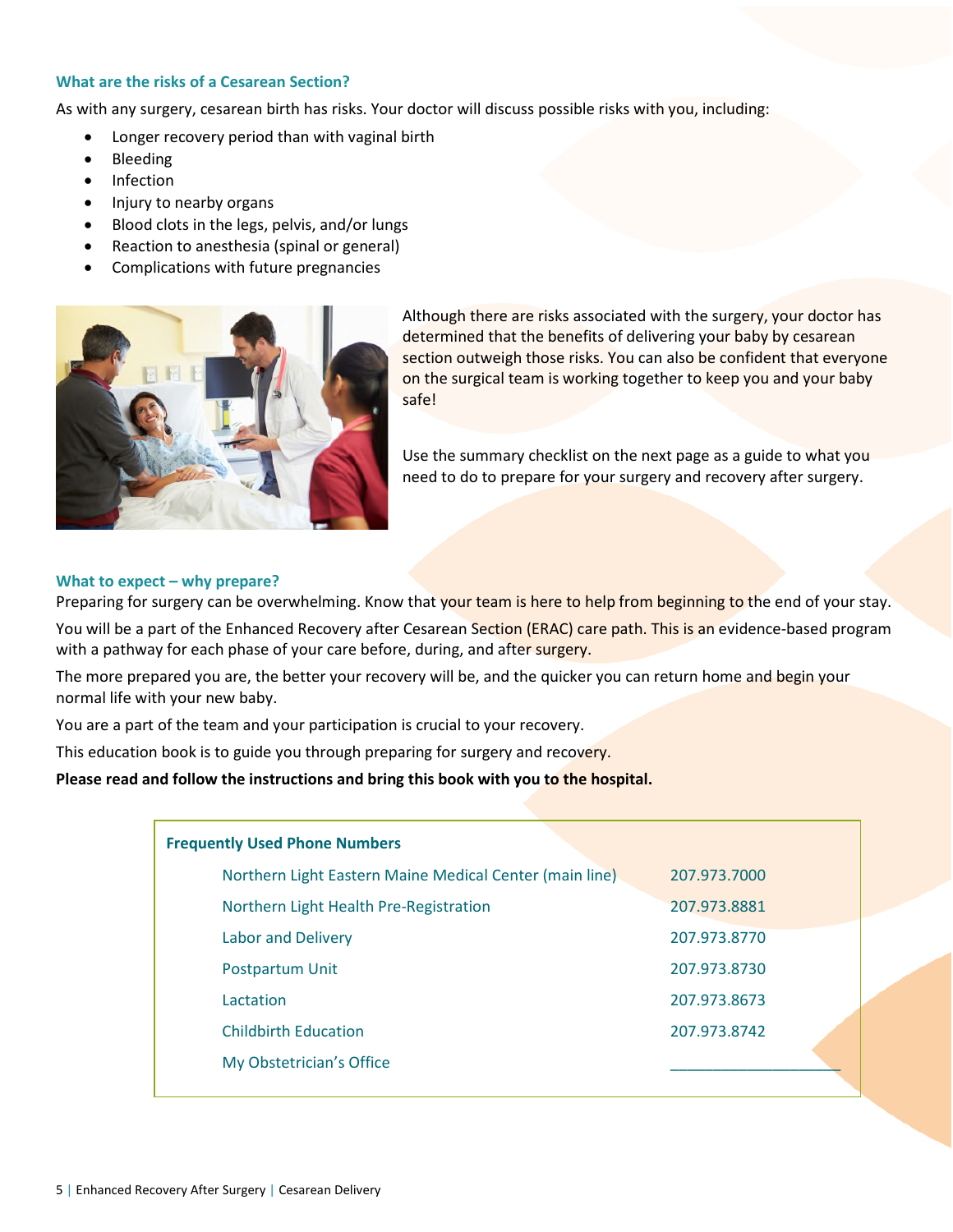### Preparing for Surgery

#### **Time in the hospital**

Most women having a cesarean section stay in the hospital for three nights. If you are doing well, you may be discharged home 24 hours early. If you decide to leave 24 hours early, your baby's pediatrician will need to provide an early discharge order as well. If you experience complications from the surgery, you may need an extra day or two to recover in the hospital.

#### **Avoiding constipation**

Women having cesarean sections are at an increased risk of constipation due to decreased mobility and side effects of pain medications. You can prevent constipation before surgery by drinking plenty of water (64 oz daily), staying active if you are able, and eating fiber-rich foods. If this is not enough, you can use Miralax 17 grams daily or 100 mg Colace each night to help you stay regular.

### One to Two Weeks Prior to Surgery

#### **Preoperative Appointment**

- You will meet with your surgeon to discuss the procedure and sign consent forms.
- You will discuss the type of anesthesia you will have. Most women receive spinal anesthesia, which is discussed in this guide, and with your anesthesiologist on the day of your surgery.
- You will review your medications and supplements. Be sure to bring an updated list of your medications to this appointment. It may be recommended that you stop taking certain medications prior to surgery (such as aspirin or blood thinners).
- Your surgeon will review your medical history and determine if you need to have lab work or other medical tests done.
- A few days prior to your surgery, you will receive a phone call from a nurse in the anesthesiology department who will discuss your current medications with you again. They will also remind you of which ones you are to take the morning of your surgery.

### The Night Before Surgery

#### **Nothing by mouth beginning at midnight**

You may eat as normal the day prior to your surgery. You may want to have a light snack later in the evening because you will not eat anything after midnight before your cesarean section.

#### **Drink Clear Liquids**

You may continue to drink small amounts of **clear liquids** up until 3 hours before surgery. **Drink nothing else.** You may **not** have milk or cream. Any clear juices you drink should not contain pulp. If you consume anything other than clear liquids, your cesarean section may need to be rescheduled.

#### **Showering**

If your surgeon's office provided you with a special chlorhexidine surgical wash, this is what you will use for showering the night before your surgery. Using the soap from the office, use half of the bottle and wash from the neck down (do not use this soap on your face). Use clean towels, clean pajamas and place clean sheets on your bed.

#### **DO NOT SHAVE YOUR ABDOMEN (BELLY) AREA.**

If your surgeon did not give you a special surgical wash to use, you will follow the same directions as above, but use an over-the-counter antibacterial soap instead.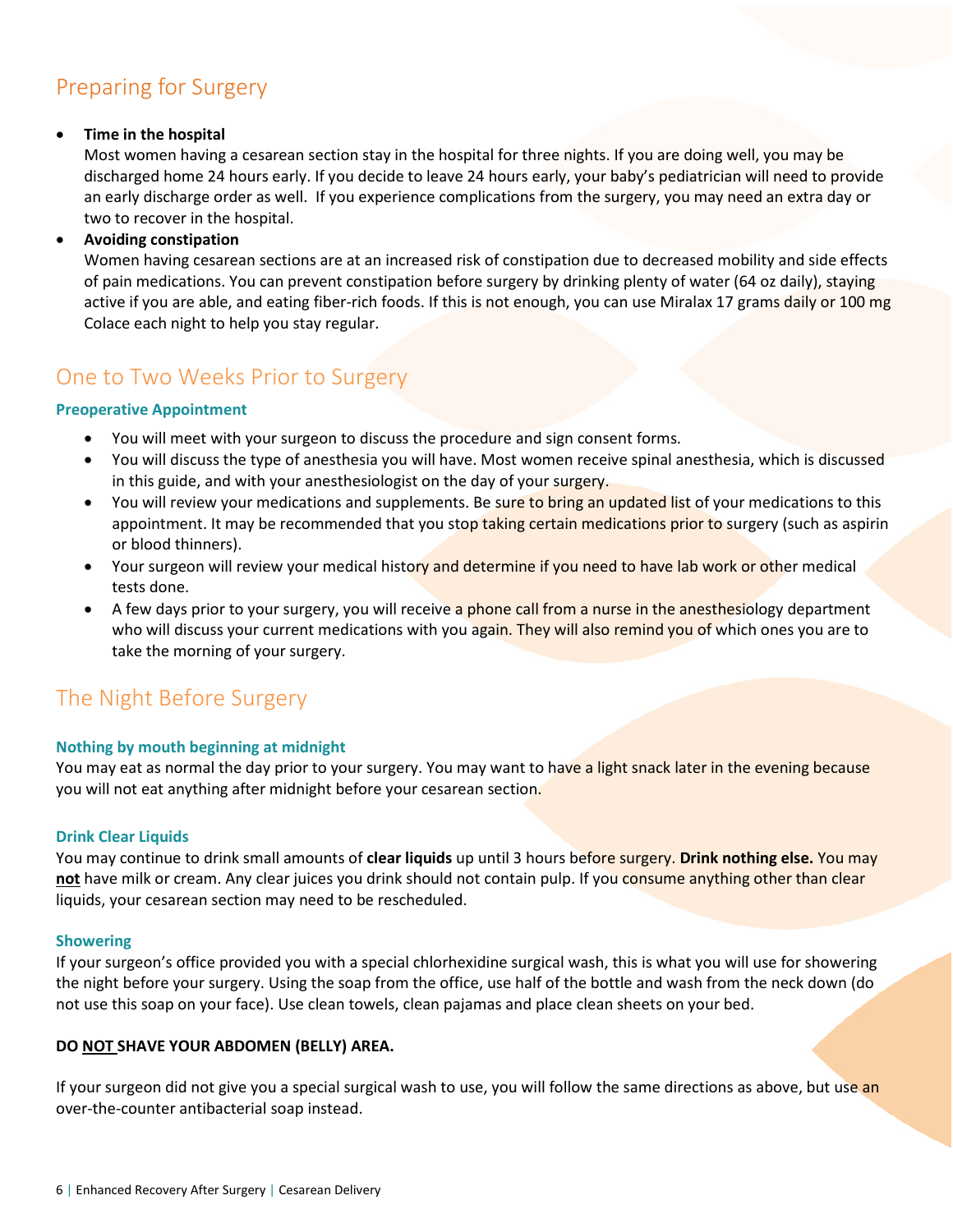### The Day of Surgery

#### **The morning of surgery**

- Take another shower with the other half of the bottle of chlorhexidine wash (or an antimicrobial soap). Use a clean towel and put on clean clothes.
- Take the medications you were instructed to take during your pre-operative phone call. Remember, you can have small amounts (10-12 oz) of clear liquids. **Take your last drink 3 hours prior to your surgery and then drink nothing else.**

#### **What to bring in the hospital**

- Glasses, hearing aids, toiletries, music (phone and ear buds)
- Advanced directive (optional)
- Leave jewelry at home except a wedding band which is ok to wear
- Loose, comfortable clothing that allow you to comfortably breastfeed (nursing bra/tank-tops, robe)
- Pillow/Boppy pillow (optional)
- Your newborn baby bag (include 1-2 outfits for pictures and a "going home" outfit)
- A car seat for taking your newborn home
- A current list of all your medications
- This education packet
- You will be provided with typical care items that you and your baby may need while you are here, so do not feel you need to "overpack." Items you will be provided for your stay include sanitary pads, ice packs, underwear, peri-bottles, breast pump-with all attachments, hospital/breastfeeding gown, robes, socks with grippers, lotions for nipple care. Baby care items available include: Diapers, wipes, t-shirts, sleep sacks, bottles/nipples, and baby bath supplies.

#### **Arriving at the hospital**

- You may park in the garage, have someone drop you off, or use our free valet parking, when available, at the Main Entrance.
- Go to Patient Registration, just beyond the Main Lobby. A representative will meet with you to sign consent forms. An identifying bracelet will be placed on your wrist and then you will be taken to the seventh floor (Labor and Delivery) for pre-surgical preparation.

#### **Pre-Surgery Area**

- Once you arrive on the Labor and Delivery Unit, a nurse will bring you to a room to help you prepare for your cesarean delivery. Your support person can come with you, if you would like. Otherwise, the nurse can escort them to a waiting room until you are ready.
- You will change into a hospital gown and be given a clean pair of socks and a surgical bonnet.
- You will provide a clean catch urine sample.
- Your vital signs will be taken, and your nurse will listen for your baby's heart tones using a handheld doppler, or you will be placed on the fetal monitor to listen to your baby's heart for a certain amount of time.
- An intravenous catheter (IV) will be placed in your hand or arm.
- You will be given fluid therapy through your IV line.
- Your nurse will perform an Admission Assessment.
- Your nurse will show you how to use an Incentive Spirometer to help you take deep breaths after surgery.
- You will meet your Anesthesia team, your surgeon and the operating room nurse.
- If you will have a support person in the operating room (OR) with you, they will be provided with a special jumpsuit to wear into the OR suite. Due to sterility concerns and limited space, only one support person is allowed in the OR.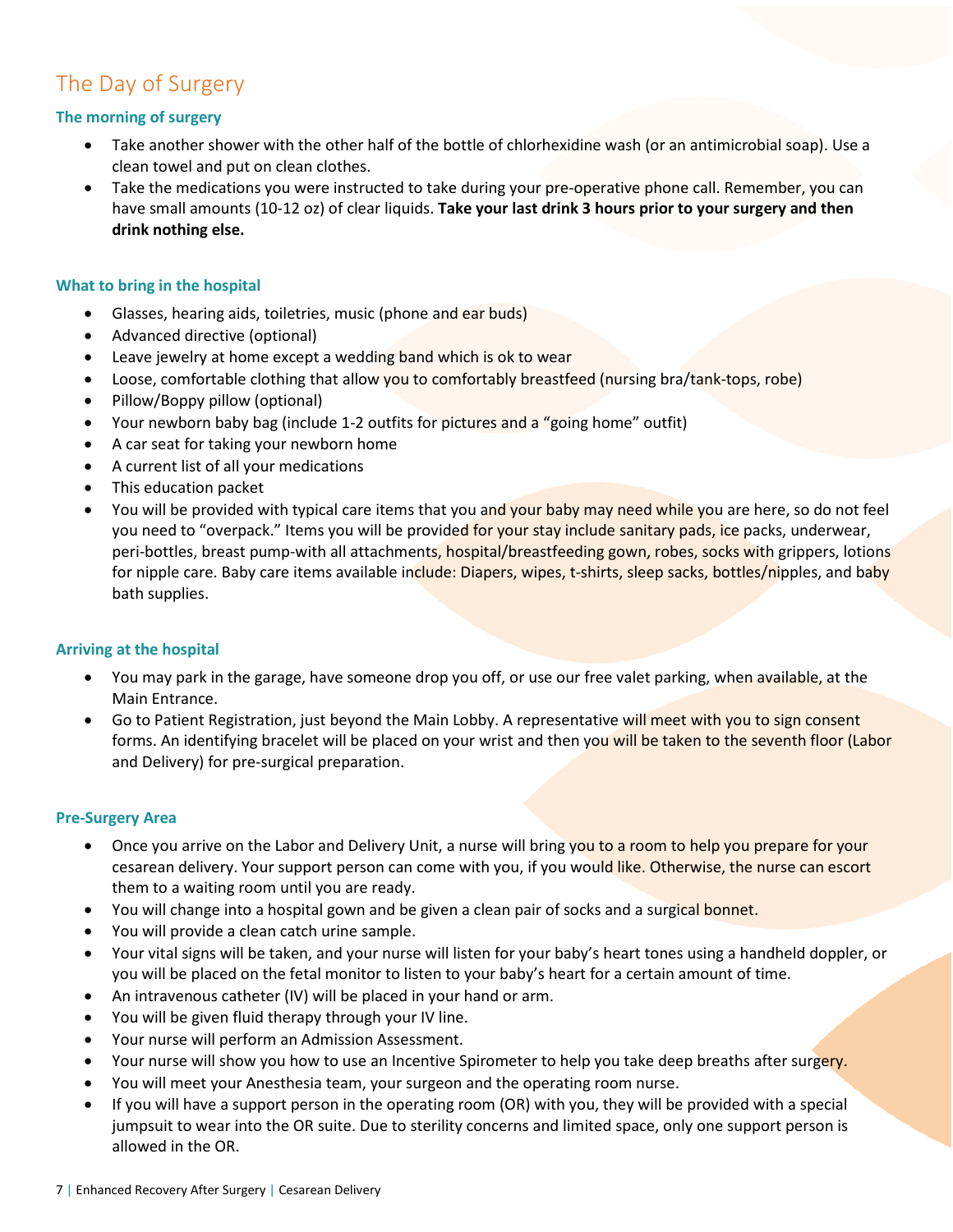#### **Operating Room**

- The team will walk you to the operating room where you will sit on the edge of the OR bed.
- Your support person will wait outside the OR while the spinal anesthesia is performed.
- After your spinal anesthesia is completed, the OR nurses will listen to your baby's heart one more time, and then place a urinary catheter in your bladder. Urinary catheters are used to keep your bladder empty and safely "out of the way" during the surgery to prevent injury. Because of the anesthesia, you will not feel any discomfort during its placement. This catheter will be removed as soon as possible after surgery to prevent infection.
- You will be positioned on your back with a hip roll under your right hip to tip you slightly to the left. This shifts the weight of the baby to allow adequate blood and oxygen to you and your baby.
- You will have monitors attached to you including a blood pressure cuff, a clip on your finger to measure your oxygen levels, and heart monitoring leads. You may have a nasal canula in your nose to provide additional oxygen.
- Sequential sleeves will be put around your calves; these are sleeves that squeeze and release your legs to decrease your risk of getting blood clots.
- Once everyone is ready, your surgeon will conduct a safety time-out. Everyone in the Operating Room must agree that we have the correct patient and procedure before beginning your surgery. This is just one of the ways we keep you safe while you are here.
- You will be given an antibiotic through your IV to help prevent infection.
- Your abdomen will be cleaned with an antiseptic and blue OR drapes will be placed over you with part of the drape clipped to IV poles next to you. This allows the surgeon a sterile field to work behind. Once it is time for the baby to be delivered, you can watch using a mirror that is placed above your head, or the blue OR drape can be dropped, leaving the clear portion up.
- This entire time your anesthesiologist and nurse anesthetist will monitor your vital signs and answer any questions you have while the cesarean section is being performed.



- Once removed from your abdomen, your baby will stay at the surgical field for 60 seconds of delayed cord clamping. Then, your baby will go to the warmer. Your support person can also go to the warmer to see and touch the baby. They can also trim the umbilical cord at this time if they would like. (The need to maintain a sterile field during a C Section prevents your support person from being able to make the initial cut to the umbilical cord.)
- If your baby does not need any immediate attention, your baby will then be brought to you for Kangaroo Care. Everything the baby needs, such as vital signs taken, baby bands placed and breastfeeding, can all be done while in skin-to-skin contact with you. Weight and length can be done at a later time. Ideally, you and your baby spend at least 1-2 hours in Kangaroo Care immediately after birth.

#### **Keeping You Warm During Surgery**

Keeping patients warm during surgery begins in the presurgical area. There are lots of studies showing that surgical complication rates are lower when we keep patients warm. Here are some of the things you can expect us to do to keep you warm:

- Keep you covered with heated blankets in preop unless we need that area of your body for a procedure (like an IV start or listening to your baby's heart).
- Use warmed bags of IV fluids.
- Keep the room temperature at a warm and comfortable level.
- Use a special blanket that provides warmed, forced-air flow on your body when we are able.
- Monitor your temperature.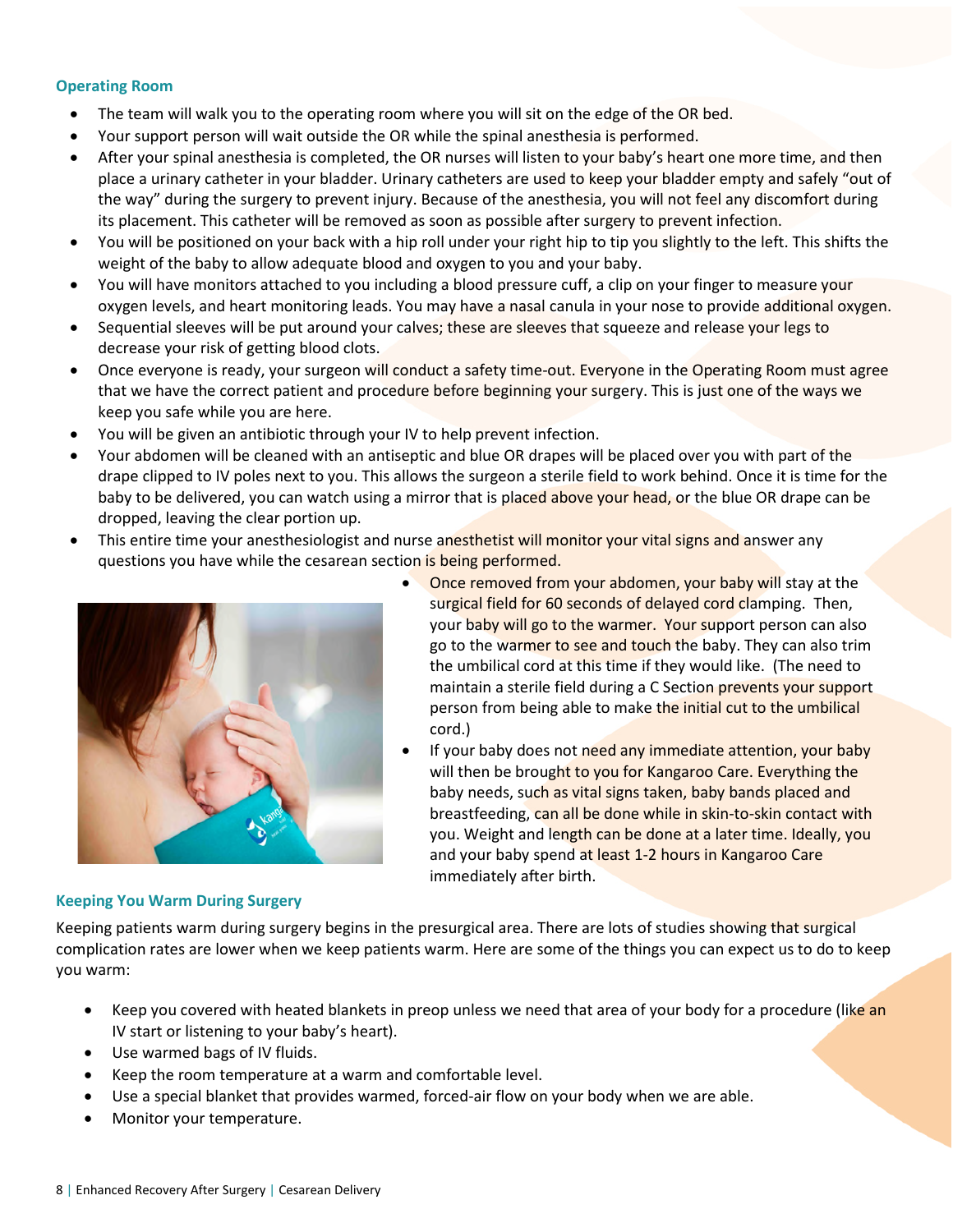#### **In the Recovery Room**

- Your baby will stay in Kangaroo Care for the entire Recovery Room stay if desired.
- Your nurse will monitor your vital signs and ask you questions about sensation returning to your body. It can take up to 2-4 hours for spinal anesthesia to wear off completely.
- If you are not nauseous you may have clear liquids and crackers. You will progress quickly to your normal diet if you tolerate clear liquids well.
- If you received general anesthesia, the surgeon will talk with your family to let them know how you are.
- One person can stay with you in the recovery room, if you would like. Once you are moved to a regular room, you can have additional visitors.
- You will move from Recovery to a room on the Postpartum unit when:
	- o Your vital signs have returned to levels close to what they before surgery
	- o The spinal anesthesia has worn off
	- o You are not experiencing any complications that may require closer monitoring
- Most women stay in the Recovery Room for 90 minutes to 2 hours before transitioning to a regular room.

#### **Your Room on the Postpartum Floor**

- If you are feeling up to having visitors, your family can visit you and your support person in your room. Please remember that you will be tired, and your focus should be on you and your new baby. It is ok to ask people to come back after you have had a chance to rest and to bond alone with your newborn.
- If you are not having nausea, your nurse can order a tray for you to eat.
- Once the spinal anesthesia wears off and your nurse says it is safe, you will be able to sit on the edge of the bed and later, sit in a chair. Please remember to ask for the nurse for help the first time you get out of bed.
- Soon after surgery, you will be asked to take a walk outside your room in a loop around the nurse's station while someone watches your baby for you. Walking as soon as possible after surgery reduces pain, promotes healing, and stimulates bowels that can get sluggish from pain medication.
- Once you are moving around well, the urinary catheter can be removed.

### Managing Surgical Pain

Because you have had a major abdominal surgery, you can expect to experience some pain. We will help you manage your surgical pain to keep it at a tolerable level in several ways:

- You will use a pain scale of 1 through 10 to communicate pain levels with your nurses: 1-3 is little pain, 4-6 is moderate pain, and 7-10 is severe pain.
- You will be provided with non-narcotic pain medications around the clock. These will be brought to you on a regular schedule to prevent pain levels from climbing to more uncomfortable levels. The more you are able to stay on a regular schedule of these non-narcotics, the fewer narcotic pain medications you will need.
- Your nurse can bring you warm packs for minor discomfort.
- If you are experiencing higher levels of pain, some narcotic pain medication can be provided. The goal is to use as few narcotics as possible, to decrease the possibility of side effects, as well as to minimize addiction potential. But if they are used as prescribed, they can be safely used for additional pain relief.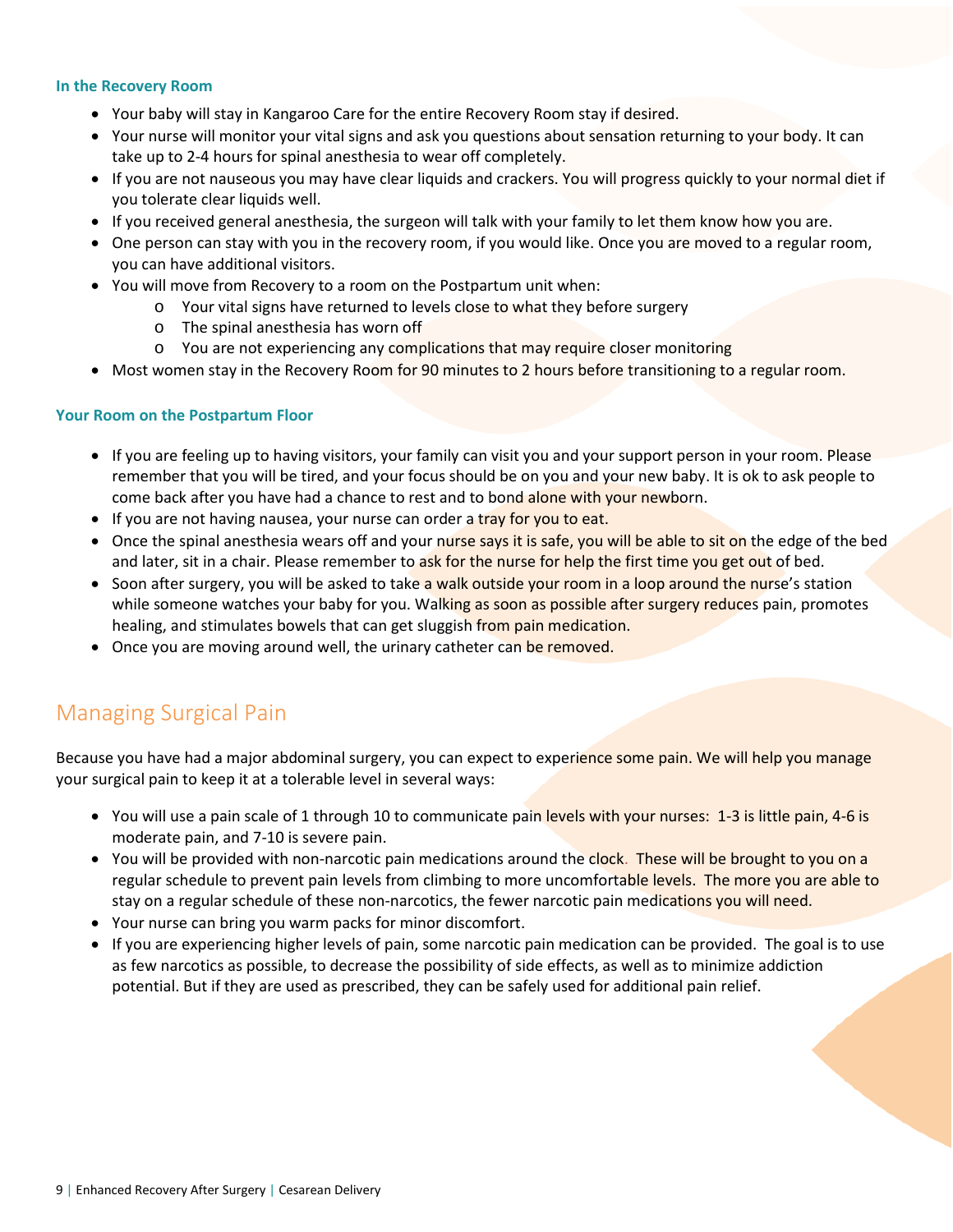

#### **Massaging Sequential Compression Device**

### **Wear your compression socks at ALL TIMES, except when walking!**

Wearing compression socks prevents blood clots which can be dangerous and detrimental to your recovery.

#### **Incentive Spirometer / Cough and Deep Breathing**

Use the incentive spirometer to do breathing exercises frequently throughout the day. This helps expand your lungs and prevent pneumonia that can occur with major abdominal surgery.

#### **Caring for your baby while you are in the hospital**

- Your baby will be "rooming in" with you. This allows you to interact with your baby as you would at home and allows you to more easily provide Kangaroo Care and breastfeeding. Let your nurse know if you are feeling uncomfortable caring for your baby; we are happy to help you and your baby learn together!
- Breastfeeding is encouraged because of the significant benefits it has for both mom and baby. It is normal for some moms and babies to have difficulty with breastfeeding at first. A lactation consultant will visit you to answer any questions you may have and help you with the breastfeeding process.



### Going Home

You will go home when you…

- Have controlled nausea and vomiting
- Are walking
- Are passing gas or had a bowel movement
- Have your pain controlled with oral pain meds
- Are not experiencing excessive bleeding or other complications

#### **Recovery at Home**

#### **Wound Care**

Your surgical incision may be slightly red and tender or have some bruising which is expected. Most women undergoing cesarean delivery have stitches under the skin that dissolve on their own and do not need to be removed. Your top layer of skin may be closed with surgical glue. You can shower as normal but do not "pick" the glue off. Instead, leave it in place until your first post-surgical visit to your doctor. If you have a dressing or wound closure different that this, your nurse will provide you with special instructions on how to care for this at home, prior to discharge.

#### **Vaginal Health**

You can expect vaginal bleeding for up to 6 weeks. Do not put anything in your vagina for six weeks. Please be aware that it is still possible to become pregnant even if you are breastfeeding and not having a menses. If you have not yet decided on a contraception method and your surgeon said it is ok to resume sexual intercourse, use a condom.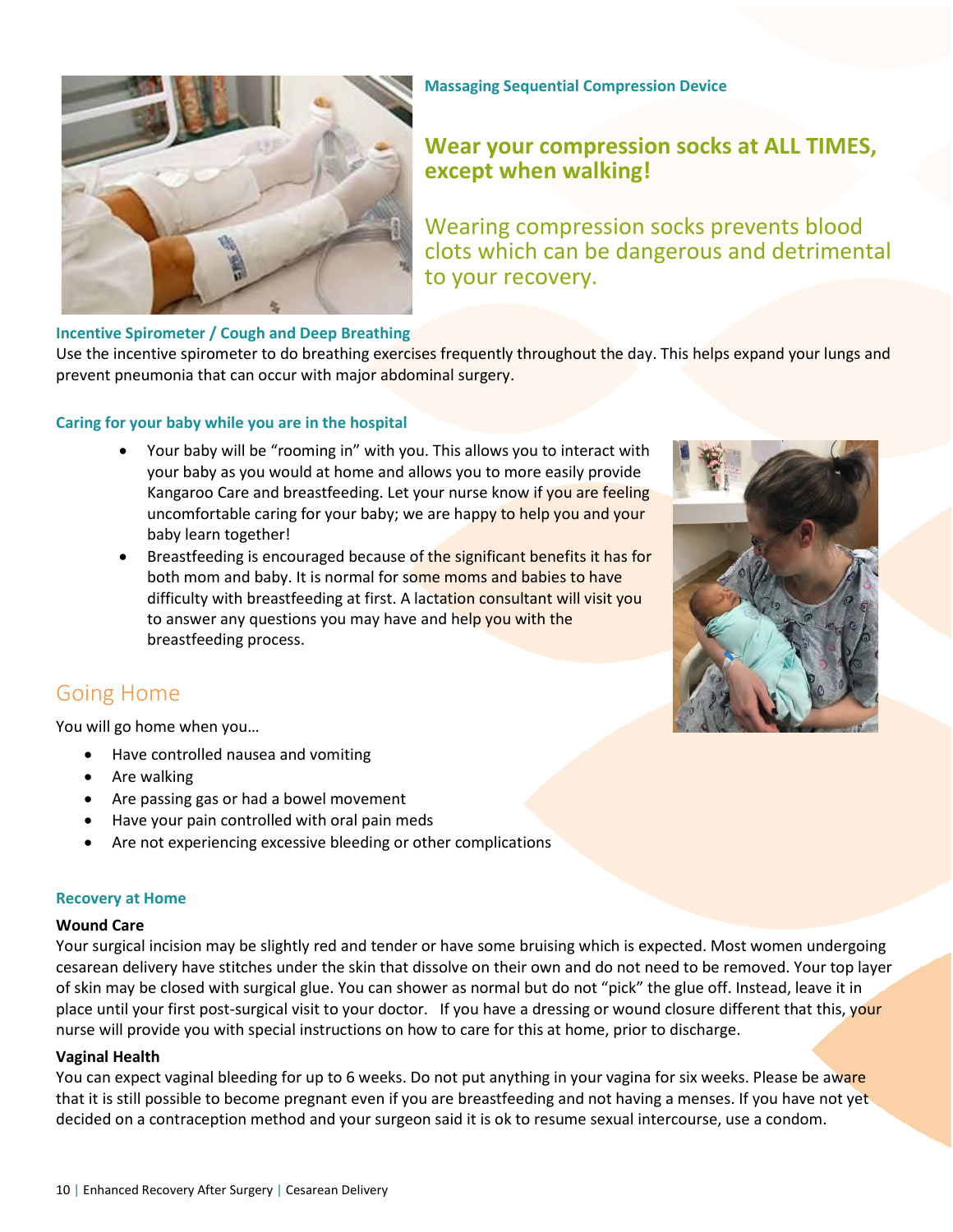#### **Activity**

It is ok to walk around the house and go up and down the stairs. However, avoid activity that puts pressure and pain on your abdomen. *Do not lift anything heavier than your baby until your surgeon tells you it is ok.* Avoid driving until you are no longer taking narcotic pain medications.

#### **Fatigue**

**Fatigue is common after surgery** and you may find that you need to take extra naps. If you are able, sleep when your baby sleeps. Being tired after giving birth, especially with a surgical delivery, is normal. You will slowly build your strength back in a few weeks.

#### **Bathing**

You may shower as permitted by your surgeon. Do not soak in a tub for two weeks after your surgery**.** 

#### **When to call your obstetrician:**

- You have heavier than normal vaginal bleeding that soaks a pad in 1 hour or if you are passing large clots.
- You have a fever higher than 100.5.
- Your wound is red, hot, open, or is draining pus, yellow or greenish fluid.
- You are vomiting, have severe diarrhea, or can't keep fluid down.
- If you have lower leg swelling, or calf pain.
- You are unable to urinate.
- You have not had a bowel movement by day four after delivery.
- You are having symptoms such as extreme fatigue, sadness, or hopelessness. This may mean you are suffering from postpartum depression.

### **Don't forget to ask questions!**

Your best chance of success is understanding all the steps to recovery before you head home.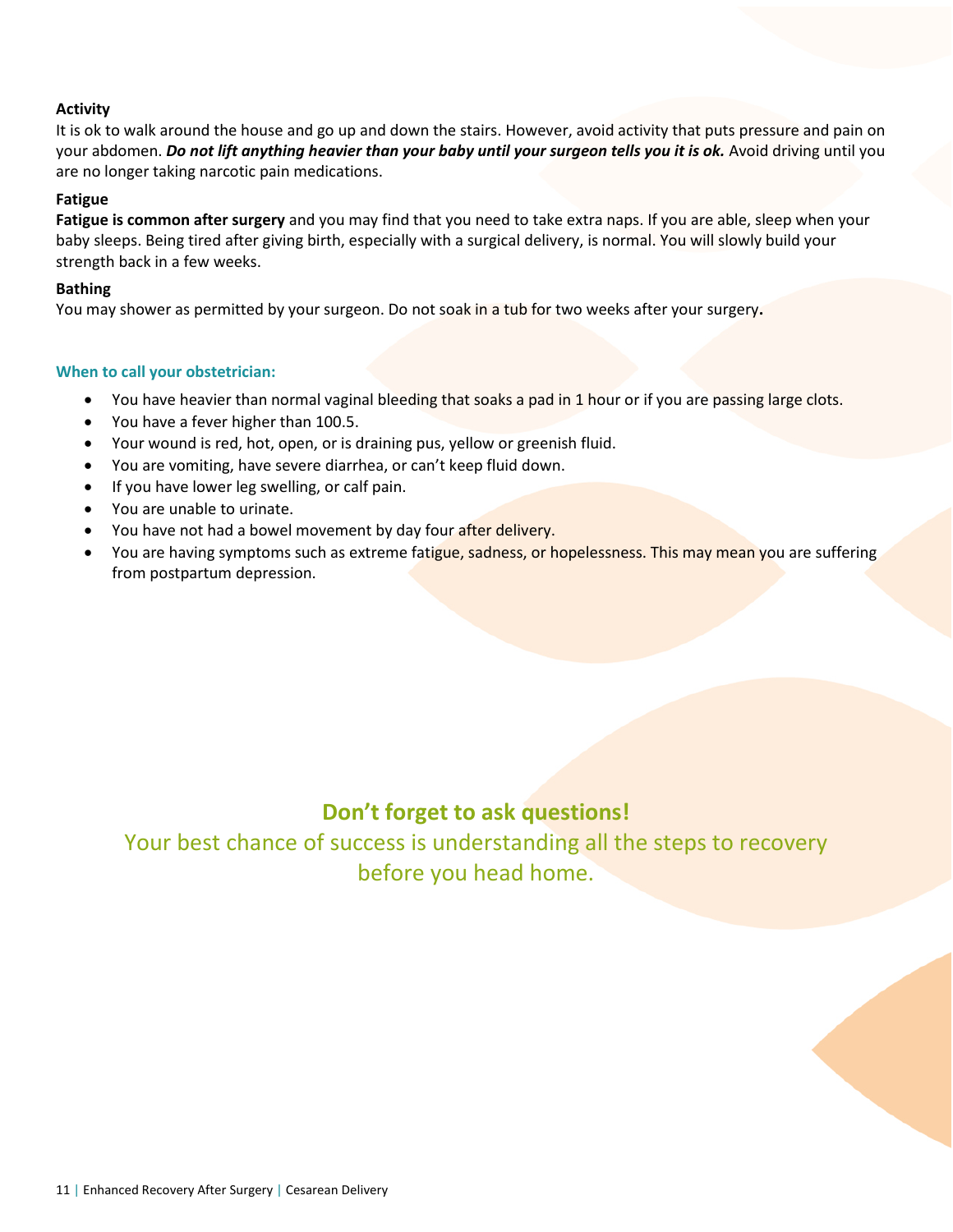### Notes

Please write down any questions you may want to ask your care team.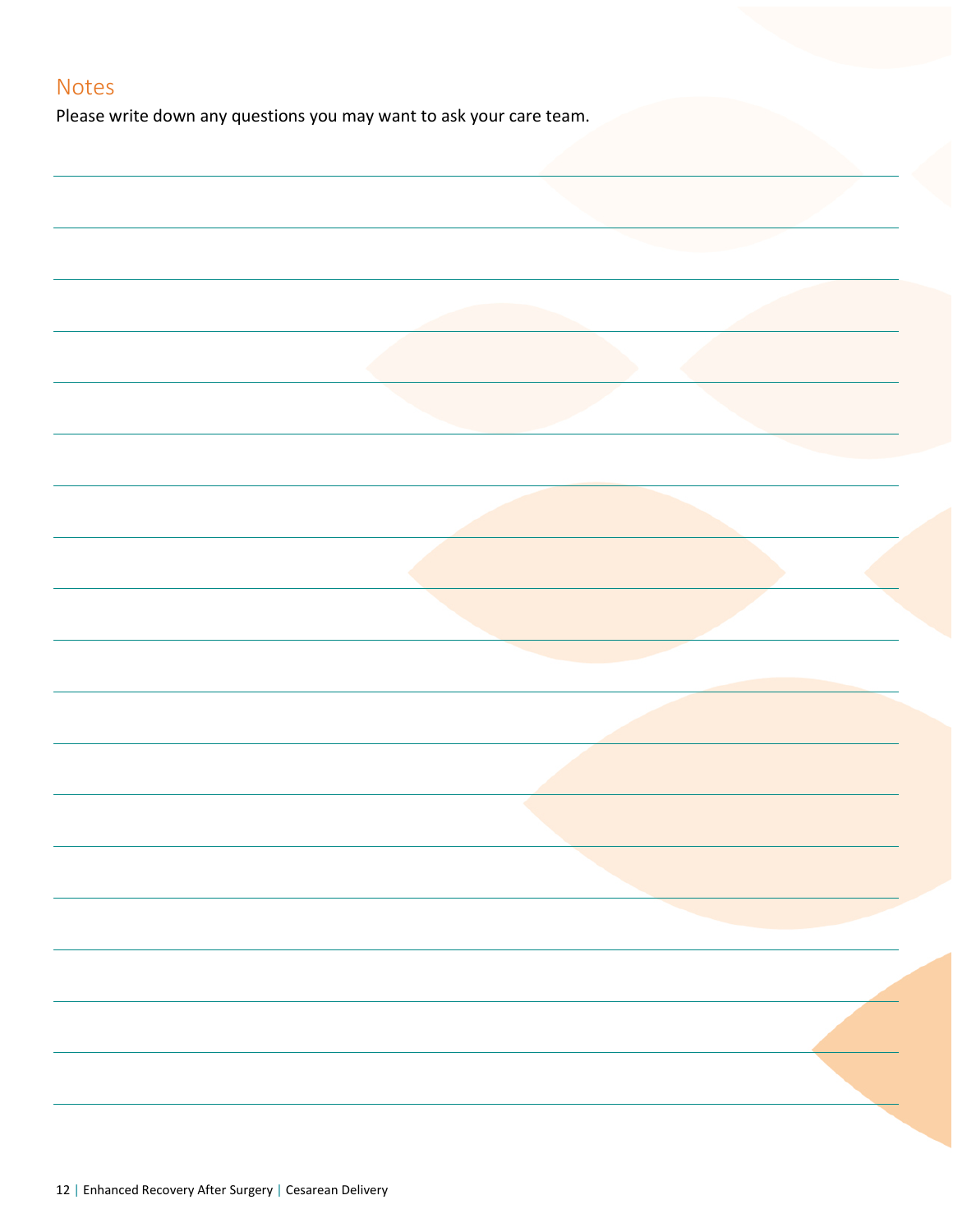Surgeon Name:

| <b>Actions to Take BEFORE Surgery</b>                                                                                                                              |                                                                                                                                                                                                                 |  |  |
|--------------------------------------------------------------------------------------------------------------------------------------------------------------------|-----------------------------------------------------------------------------------------------------------------------------------------------------------------------------------------------------------------|--|--|
| 1-2 Weeks Before Surgery                                                                                                                                           |                                                                                                                                                                                                                 |  |  |
| Preop Appointment                                                                                                                                                  | Have your preoperative appointment with your surgeon. Complete consent<br>forms, go over your home medications and discuss the type of anesthesia<br>you will have.                                             |  |  |
| Phone Call from<br>Anesthesia                                                                                                                                      | Receive phone call from the Anesthesia office to remind you what time to<br>arrive for your surgery, review medications to take the day of surgery, go<br>over health history and answer last-minute questions. |  |  |
| <b>One Day Before Surgery</b>                                                                                                                                      |                                                                                                                                                                                                                 |  |  |
| Eat normally the day before surgery, with a light snack later in the evening.                                                                                      |                                                                                                                                                                                                                 |  |  |
| The night before your surgery, shower and use the soap $\frac{1}{2}$ the bottle) following the instructions for<br>proper use. Use clean sheets and clean pajamas. |                                                                                                                                                                                                                 |  |  |
| Eat nothing after midnight. You may continue to have small amounts of clear liquids until 3 hours prior<br>to your surgery.                                        |                                                                                                                                                                                                                 |  |  |
| <b>Morning of Surgery</b>                                                                                                                                          |                                                                                                                                                                                                                 |  |  |
| Take medications as instructed. Clear liquids ONLY until 3 hours prior to surgery.                                                                                 |                                                                                                                                                                                                                 |  |  |
| Shower and use the other 1/2 of the bottle of soap. Dress in clean clothes.                                                                                        |                                                                                                                                                                                                                 |  |  |
| Remember to bring your hospital bag, medication list and this booklet with you.                                                                                    |                                                                                                                                                                                                                 |  |  |
|                                                                                                                                                                    |                                                                                                                                                                                                                 |  |  |

| When<br>Done | <b>Actions to take RIGHT AFTER Surgery</b> |                                                                                                                                                                                                                                     |
|--------------|--------------------------------------------|-------------------------------------------------------------------------------------------------------------------------------------------------------------------------------------------------------------------------------------|
|              | <b>Mobility</b>                            | 4-6 hours after your surgery is over, WITH HELP, sit on the edge of the bed,<br>try to take a few steps, and sit in a chair. Wear your sequential compression<br>device (SCD) when in bed. Walk around the nursing loop before bed. |
|              | <b>Incentive Spirometer</b>                | Continue to use this device to do deep breathing exercises frequently<br>throughout the day to keep your lungs open and clear.                                                                                                      |
|              | <b>Diet</b>                                | Start taking sips of clear liquids, if you have no nausea, soon after surgery.<br>You may begin eating as soon as you feel up to it.                                                                                                |
|              | Pain management                            | Scheduled medications will be given to you to manage your pain.<br>If you are concerned about pain, talk with your nurse.                                                                                                           |
|              | Urinary catheter                           | This will be removed within 6 hours of surgery, as long as you are walking.                                                                                                                                                         |